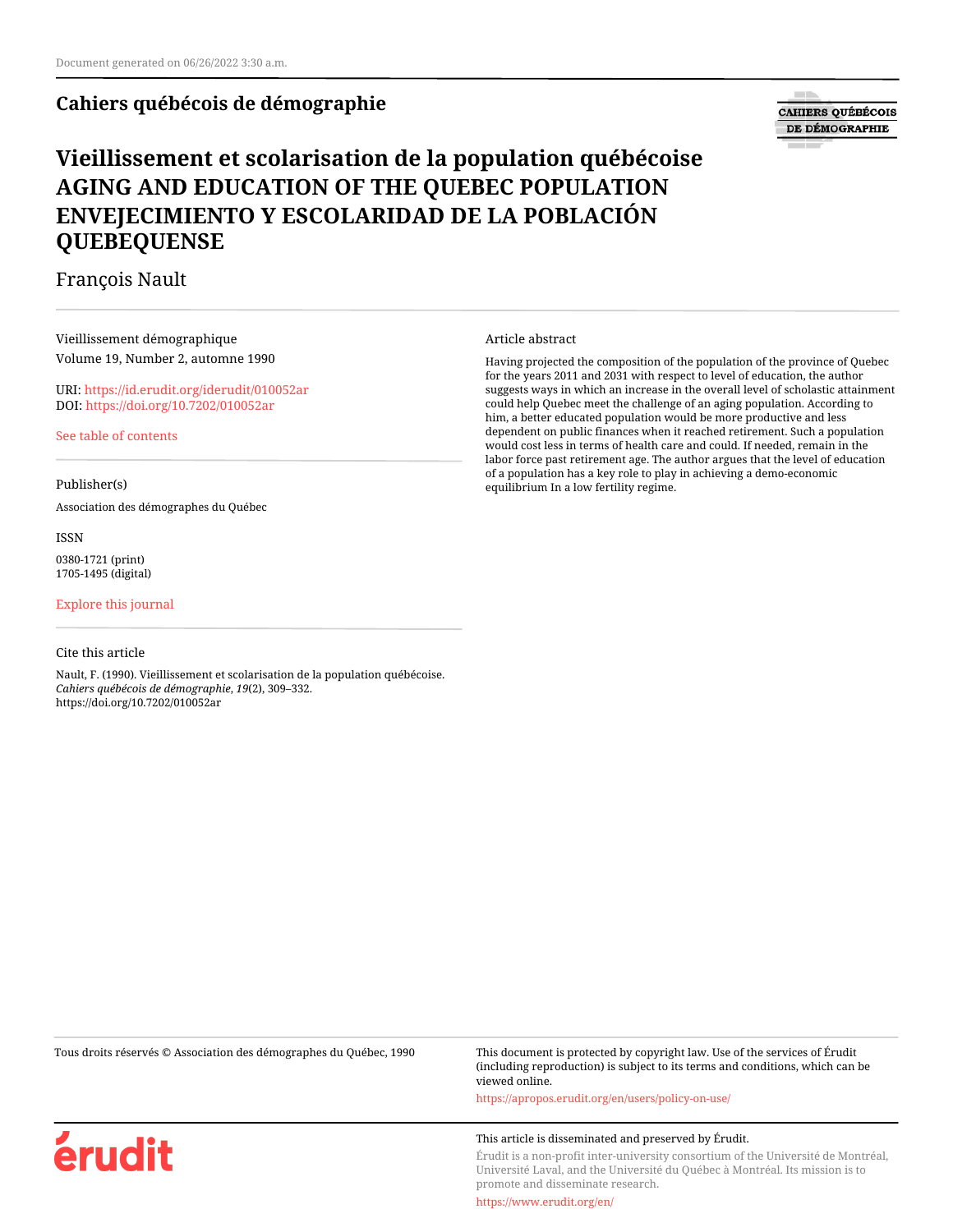Cahiers québécois de démographie Vol. 19, no 2, automne 1990, p. 309-322

# Vieillissement et scolarisation de la population québécoise

Francois NAULT<sup>\*</sup>

Les niveaux de fécondité et de mortalité de la population québécoise rendent son vieillissement inéluctable. L'immigration, pour peu qu'on en estime les niveaux futurs et la structure par âge de façon réaliste, ne saurait apparaître comme un facteur susceptible d'apporter une correction significative à ce problème. Qui plus est, au moment où les individus des générations nombreuses nées entre 1946 et 1966 (les «baby-boomers») arriveront à la retraite, la proportion de retraités atteindra des sommets qui risquent d'être très lourds à supporter.

Les plus alarmistes parmi ceux qui s'intéressent à cet aspect de l'avenir du Québec parlent de crise. Spécifiquement, ils ne voient pas comment des gouvernements déjà très endettés pourront maintenir les programmes de santé et de services sociaux et les régimes de pensions et de rentes de vieillesse face à l'augmentation prévue du rapport des personnes âgées à la population active (Lux, 1983; Woods Gordon, 1984; Mathews, 1988). Les plus optimistes croient que la croissance économique générera suffisamment de revenu pour financer les programmes sociaux en place (Fellegi, 1988) et que les personnes âgées de demain seront moins dépendantes de l'État que celles d'aujourd'hui (Marcil-Gratton et Légaré, 1987;

Division de la démographie, Statistique Canada, Ottawa. Les vues exprimées dans ce texte sont celles de l'auteur et ne représentent pas nécessairement celles de Statistique Canada. La préparation de ce texte a été rendue possible par le soutien financier du Fonds FCAR du Québec. Les réflexions présentées ici s'inscrivent dans le cadre d'un projet de recherche dirigé par Jacques Légaré, qui vise à cerner les caractéristiques socio-économiques des personnes âgées de demain. L'auteur remercie Jacques Légaré, Bertrand Desjardins et Nicole Marcil-Gratton pour leurs commentaires sur les premières versions de ce texte.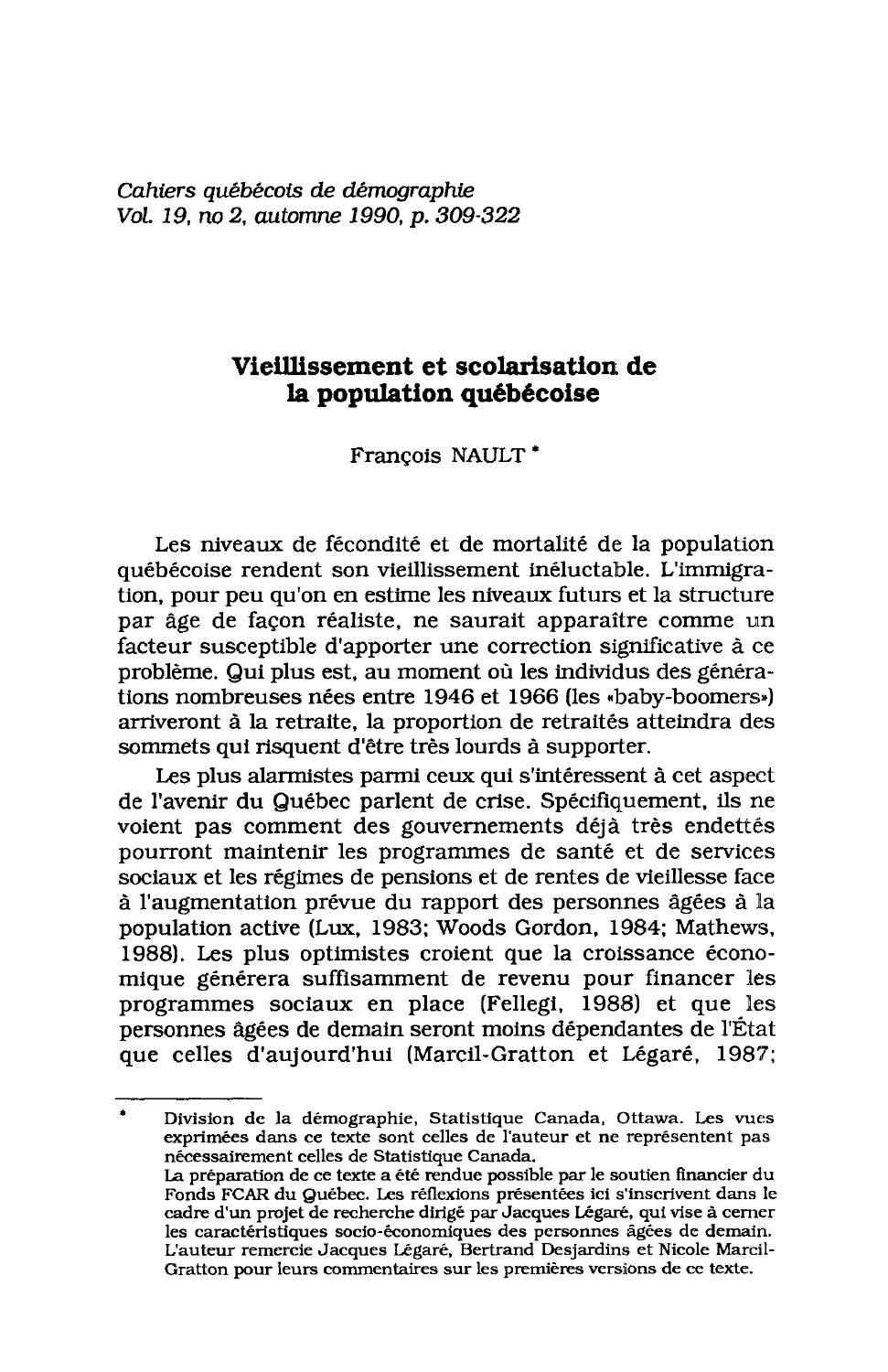Conseil consultatif national sur le troisième âge du Canada, 1989). Tous s'entendent cependant pour dire que des pressions énormes seront exercées sur ces programmes.

Il est en effet très difficile de voir comment se fera l'adaptation. L'analyse de la situation est extrêmement complexe car le vieillissement démographique n'est qu'une des transformations que le Québec est appelé à connaître. L'évolution de la structure industrielle, la tertiarisation de l'économie, la mondialisation des marchés, la remise en question du rôle de l'État. la crise de la famille, la multiethnicité et les développements technologiques sont des phénomènes tout aussi importants que le vieillissement démographique et qui interagissent avec lui.

Comme démographes, nous pouvons contribuer à préciser la vision que les Québécois se font de leur avenir en faisant des projections de population par âge et sexe bien sûr, mais également en considérant d'autres caractéristiques. Nous projetterons ici la distribution de la population selon l'âge, le sexe et le plus haut niveau de scolarité atteint. Notre objectif est de faire une projection sommaire mais réaliste de la composition scolaire de la population québécoise pour les années 2011 et 2031 et de réfléchir aux implications que peut avoir ce facteur pour le vieillissement de la population.

## COMPOSITION SCOLAIRE DE LA POPULATION QUÉBÉCOISE

#### **Tendances passées**

Deux aspects sont intéressants à considérer dans la distribution de la population selon le plus haut niveau de scolarité atteint : les différences selon l'âge et celles selon le sexe. Le tableau 1 (partie du haut) donne les distributions par sexe selon le plus haut niveau de scolarité atteint pour les groupes d'âge 25-64 ans et 65 ans et plus, en 1986. La distribution est faite selon quatre grands niveaux définis ainsi par Statistique Canada (1989a) : 1. n'ayant pas atteint la 9e année; 2. 9e à 13e année; 3. études post-secondaires partielles <sup>1</sup> et 4. diplôme universitaire.

 $\mathbf{1}$ Désigne les années de scolarité terminées dans une université ou dans un établissement autre qu'une université, une école secondaire ou une école primaire. Voici quelques exemples : collège communautaire, institut technique, cégep (enseignement général ou professionnel), collège commercial privé et école de sciences infirmières.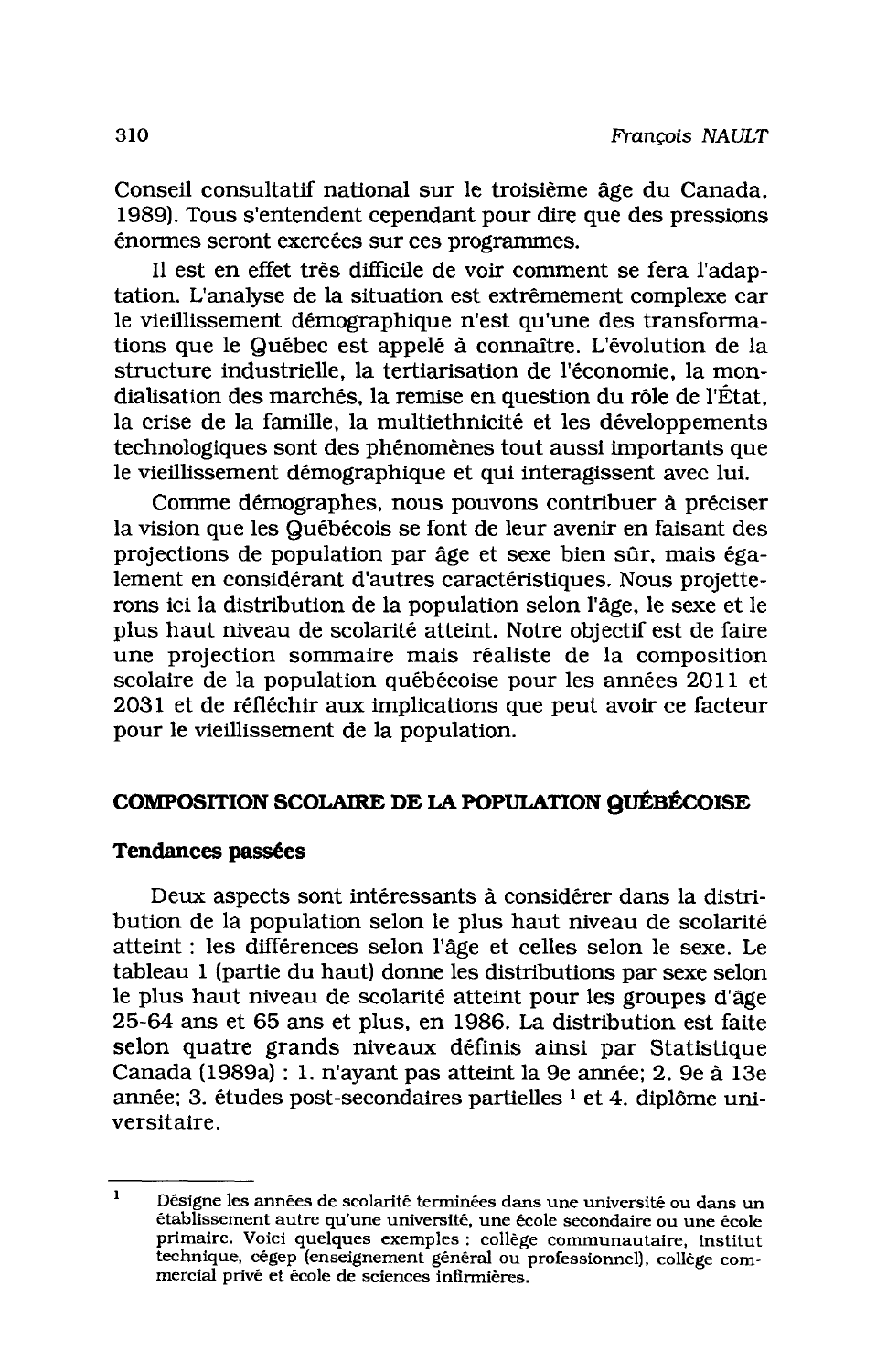Des progrès dans la scolarisation d'une population au fil du temps entraînent nécessairement des différences entre les niveaux de scolarité des jeunes et des aînés. Plus les progrès sont rapides, plus profondes sont les différences. Telle était la situation en 1986. On comptait alors une proportion 2.6 fois plus faible d'individus ayant un niveau de scolarité inférieur à la 9e année dans le groupe d'âge 25-64 que dans le groupe d'âge 65 ans et plus. La proportion d'individus ayant des diplômes de niveau supérieur est ensuite d'autant plus forte dans le premier groupe d'âge par rapport au second que le niveau de scolarité est élevé. Ainsi, la proportion d'universitaires est de 2,3 et 4,8 fois plus forte chez les 25-64 ans que chez les 65 ans et plus pour les hommes et les femmes respectivement.

En examinant les choses d'un peu plus près, on constate que les progrès de la scolarisation ont été très lents au cours du siècle mais se sont brusquement accélérés après 1960 (Statistique Canada, 1989a). Si on compare, par exemple, la cohorte d'hommes nés entre 1946 et 1951 à celle de seulement 20 ans son aînée, on peut noter des différences importantes : la proportion d'hommes qui n'ont pas atteint la 9e année est réduite de 47.0 % à 12.7 % et celle des hommes qui ont un diplôme universitaire passe de 8.0 % à 17.3 %. La rapidité qui a caractérisé le Québec dans la baisse de la fécondité se retrouve dans la progression de la scolarisation. Partant d'une situation de retard par rapport aux autres sociétés occidentales, le Québec a effectué un rattrapage important, et ce, au moment même où arrivaient à l'école des générations très nombreuses. Bien que tranquille, la révolution sur ce plan n'en a pas moins été profonde et rapide (voir Allie, 1984, Dionne, 1989 et Statistique Canada, 1989b, pour plus de détails et des comparaisons avec les autres provinces).

Si on se fie aux données du ministère de l'Éducation du Québec (MEQ, 1989) sur les probabilités d'accès des jeunes générations au cours collégial, probabilités qui devraient, par ricochet, se répercuter sur la fréquentation universitaire, la progression rapide de la scolarisation s'est poursuivie au cours des années 1980. Malgré une légère baisse en 1987, qui peut s'expliquer par des facteurs conjoncturels, le MEQ calcule que sur 100 élèves inscrits en première année, 61,3 s'inscriront au cégep en 1987 comparativement à une probabilité globale de 47,4 % en 1981. Il y a donc eu une nette progression même si les niveaux de 1981 étaient déjà très élevés.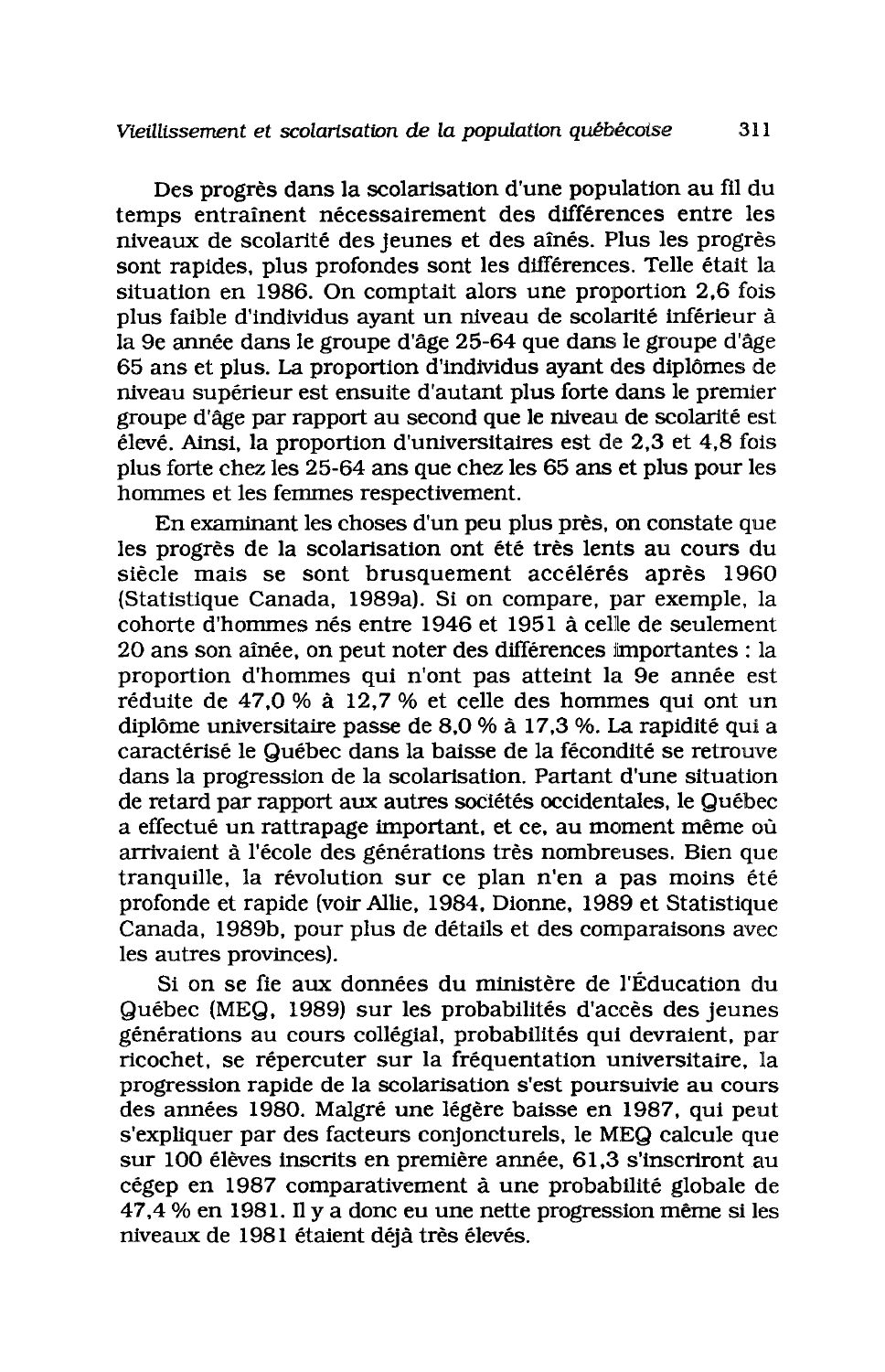Cette progression trouve une explication au moins partielle dans des facteurs démographiques. Les enfants proviennent maintenant de familles moins nombreuses et entrent dans un système d'éducation capable d'accueillir une clientèle beaucoup plus considérable. Il est logique que, l'effectif diminuant, l'investissement per capita augmente. Cette progression explique en partie que, malgré une diminution des effectifs de jeunes, on assiste quand même à une augmentation de la clientèle universitaire.

L'autre grande disparité dans les niveaux de scolarité n'est pas due aux conséquences de l'amélioration du système d'éducation mais reflète un système de valeurs qui a été récemment bouleversé. Il s'agit des différences de scolarisation entre les hommes et les femmes. Le tableau 1 (partie du haut) montre que les différences de scolarisation entre les sexes concernent surtout l'accès à l'université. Tout se passe comme si le cheminement scolaire des filles et des garçons avait été à peu près identique jusqu'à l'université, que les filles ne fréquentaient ensuite que très peu. Cela est particulièrement remarquable pour le groupe d'âge le plus élevé en 1986 mais se retrouve également dans le groupe d'âge le plus jeune.

Les données du ministère de l'Éducation (MEQ. 1989) montrent cependant que la situation est en train de se renverser : sur 100 élèves de chaque sexe inscrits en première année, 68.4 filles contre seulement 54.2 garcons s'inscriront au cégep. Pour la première fois en 1986, plus de filles que de garcons étaient inscrites dans les université québécoises. Autre progrès important, les domaines d'études des filles se diversifient grandement. Il reste certes des secteurs où se concentrent majoritairement des effectifs d'un sexe ou de l'autre, mais les nombres de garçons et de filles tendent à s'équilibrer de plus en plus dans beaucoup de domaines. Notons enfin que les femmes d'un certain âge effectuent également du rattrapage puisqu'elles continuent à bonifier leur niveau de scolarité plus que les hommes. La fréquentation scolaire des femmes de 30 à 49 ans, par exemple, est de 20 % supérieure à celle des hommes des mêmes âges.

## Projections

Tâchons maintenant d'évaluer la composition scolaire de la population québécoise pour les années 2011 et 2031, qui sont des années charnières dans le vieillissement démographique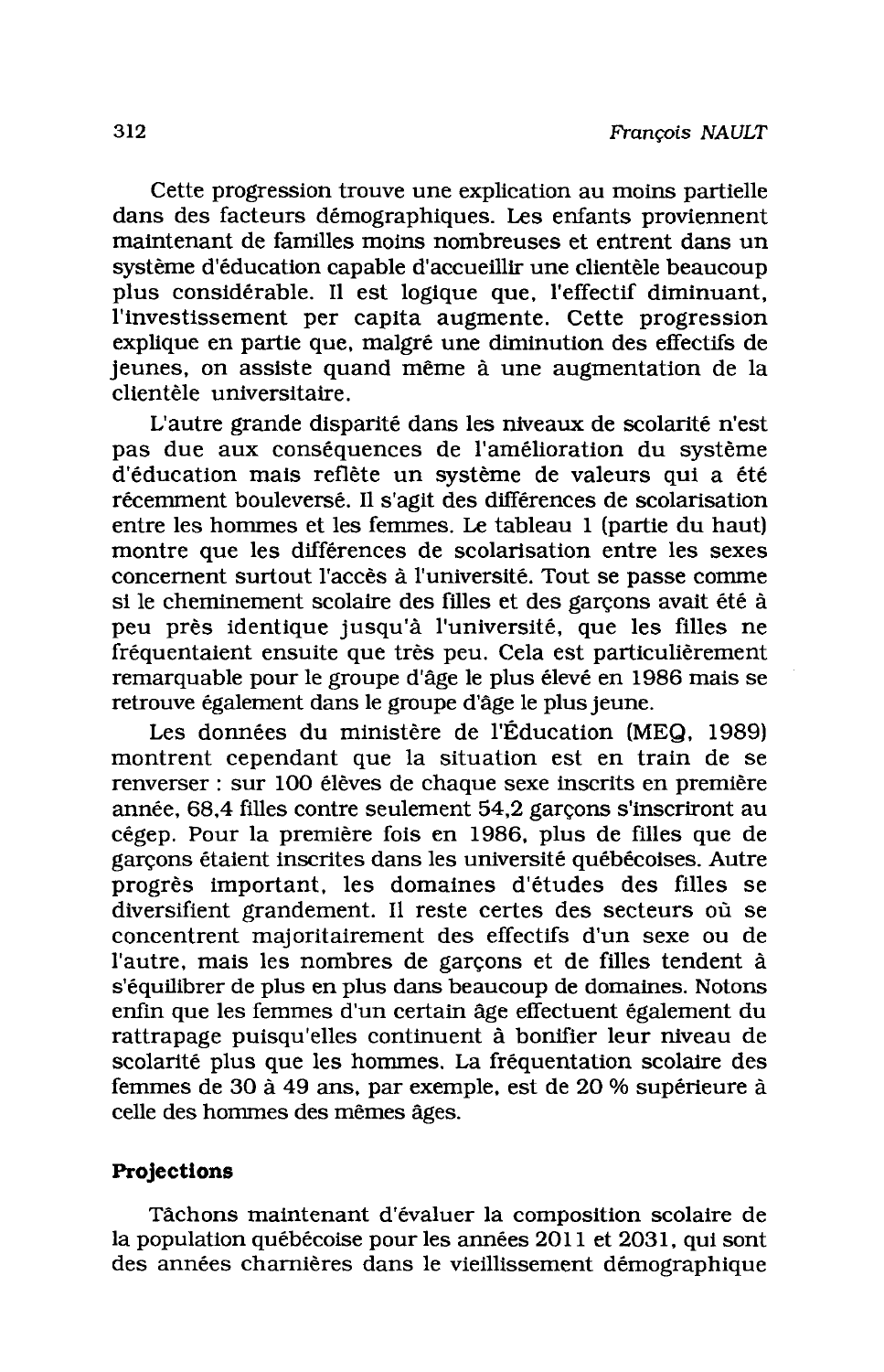québécois. C'est en effet entre ces deux années que les «babyboomers» prendront leur retraite puisque la génération née en 1946 atteint l'âge de 65 ans en 2011 et que celle de 1966 l'atteint en 2031. Nous utilisons pour notre exercice le scénario de référence du BSQ (1990)<sup>2</sup>, auquel il nous faut ajouter des hypothèses quant à la scolarisation des cohortes nées après 1961. Nous en avons fait deux qui, d'après nous, permettent de cerner les valeurs maximales et minimales de la composition scolaire québécoise des prochaines décennies.

L'hypothèse faible est que le système scolaire a atteint sa vitesse de croisière et que les prochaines générations ne seront ni plus ni moins scolarisées que les générations masculines récemment scolarisées. Si on pose, de plus, l'égalité des femmes et des hommes, on arrive à la distribution suivante dans le groupe d'âge 25-29 ans pour les prochaines générations : 5 % des individus n'atteignent pas la 9e année, 42 % ont une scolarité qui se situe entre 9 et 13 années, 38 % terminent par des études post-secondaires partielles et 15 % détiennent un diplôme universitaire. Posons enfin pour simplifier qu'il n'y a pas de bonification du niveau de scolarité après 30 ans et donc que cette distribution demeure constante à mesure que vieillissent les cohortes. Cette hypothèse suppose déjà un rattrapage important pour le sexe féminin, dont la distribution par plus haut niveau de scolarité pour le groupe d'âge 25-29 ans comptait en 1986 moins de 12 % de diplômées universitaires.

L'hypothèse forte part de la même distribution de départ que la première. Cependant, au lieu de maintenir cette distribution constante pour toutes les générations suivantes, nous la modifions de facon à obtenir à 25-29 ans les distributions suivantes pour les hommes :

| Année<br>0-8 ans |    | 9-13 ans | Post-second. | Universitaire |  |  |
|------------------|----|----------|--------------|---------------|--|--|
| 1986             | 5% | 42 %     | 38%          | 15%           |  |  |
| 1991             | 5% | 40%      | 38%          | 17%           |  |  |
| 1996             | 5% | 38%      | 38%          | 19%           |  |  |
| 2001             | 5% | 36%      | 38%          | 21%           |  |  |
| 2031             | 5% | 24 %     | 38%          | 33%           |  |  |

#### NIVEAU DE SCOLARITÉ

 $\mathbf{\Omega}$ Le scénario de référence du BSQ retient les hypothèses suivantes : 1. stabilisation de la fécondité à 1,5 enfant par femme, 2. bilan migratoire annuel positif de 9500 personnes, 3. espérance de vie croissante, atteignant 77,0 ans pour les hommes et 83,3 ans pour les femmes en 2011.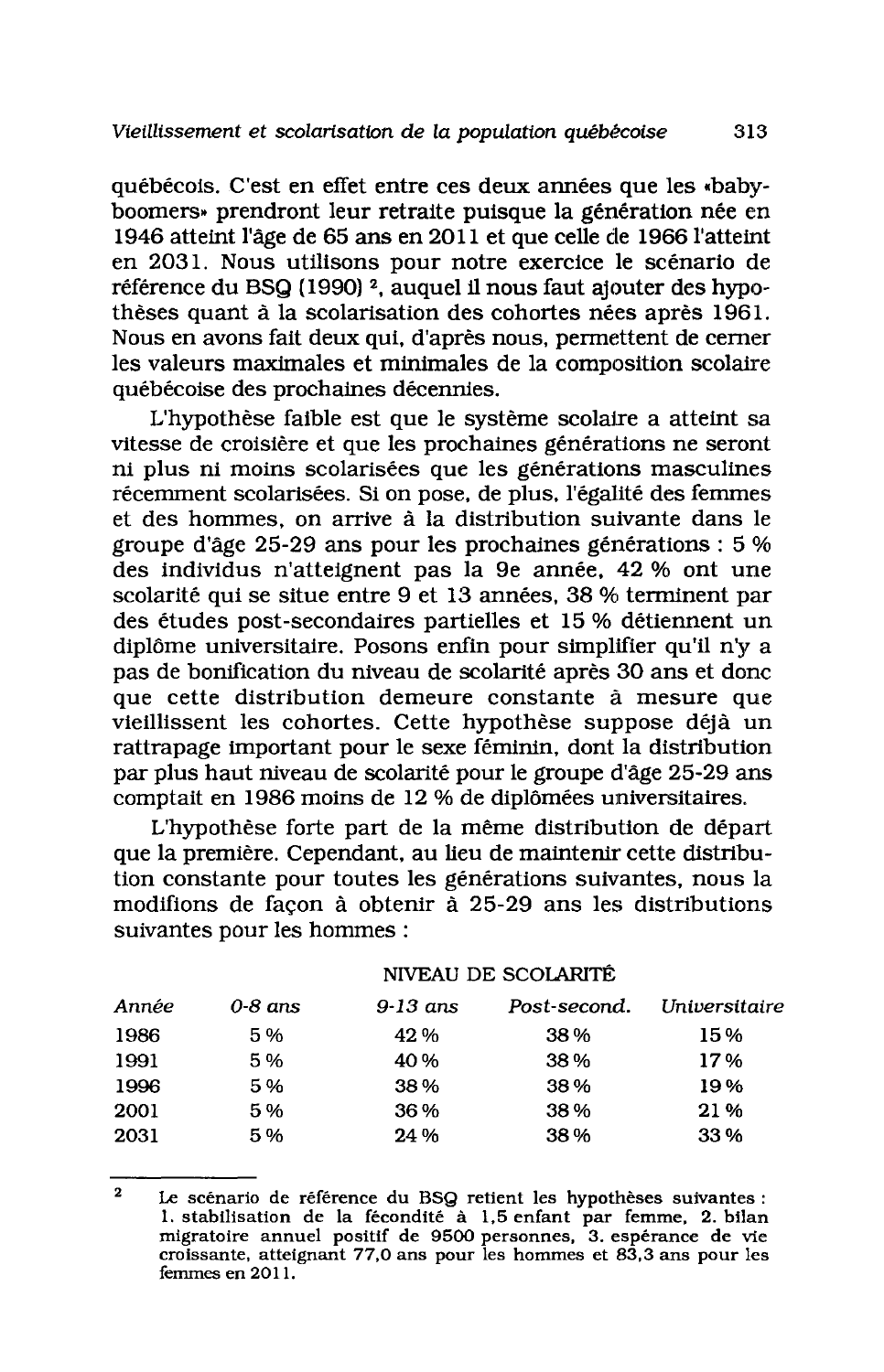| TABLEAU 1                                              |
|--------------------------------------------------------|
| Distribution (%) de la population selon le plus haut   |
| niveau de scolarité atteint, par sexe, groupe d'âge et |
| hypothèse de projection. Québec, 1986, 2011 et 2031    |

|                            | 1986          |       |        |      |  |
|----------------------------|---------------|-------|--------|------|--|
| Niveau de                  | <b>Hommes</b> |       | Femmes |      |  |
| scolarité                  | 25 64         | $65+$ | 25-64  | 65+  |  |
| $0-8$ ans                  | 22.3          | 59.7  | 24.3   | 59.8 |  |
| $9-13$ ans                 | 34.7          | 22.1  | 40,0   | 27,0 |  |
| Post-secondaire            | 29.5          | 12,1  | 27.2   | 11,3 |  |
| Universitaire              | 13,4          | 5.9   | 8.6    | 1.8  |  |
| Total                      | 100           | 100   | 100    | 100  |  |
| Moy. pondérée <sup>a</sup> | 2.34          | 1,64  | 2.20   | 1.55 |  |
| Effectif (000)             | 1803          | 267   | 1823   | 388  |  |

2011

| Niveau de                                    | Hupothèse I  |             |              |             | Hupothèse II |             |              |             |  |  |
|----------------------------------------------|--------------|-------------|--------------|-------------|--------------|-------------|--------------|-------------|--|--|
| scolarité                                    | Hommes       |             | Femmes       |             | Hommes       |             | Femmes       |             |  |  |
|                                              | 25-64        | 65+         | 25-64        | $65+$       | 25-64        | 65+         | 25-64        | 65+         |  |  |
| $0-8$ ans                                    | 6.2          | 33.5        | 6.6          | 38.3        | 6.2          | 33.5        | 6.6          | 38.3        |  |  |
| $9-13$ ans                                   | 41.2         | 28.9        | 42.9         | 33.8        | 37.7         | 28.9        | 37.8         | 33,8        |  |  |
| Post-secondaire 37.3                         |              | 25,2        | 36.4         | 22.0        | 37.3         | 25.2        | 36.4         | 22,0        |  |  |
| Universitaire                                | 15.3         | 12.5        | 14.1         | 5.9         | 18.9         | 12.5        | 19.2         | 5,9         |  |  |
| Total                                        | 100          | 100         | 100          | 100         | 100          | 100         | 100          | 100         |  |  |
| Moy. pondérée <sup>a</sup><br>Effectif (000) | 2,61<br>2179 | 2,17<br>507 | 2.58<br>2160 | 1.96<br>700 | 2.69<br>2179 | 2.17<br>507 | 2.68<br>2160 | 1.96<br>700 |  |  |

| Hypothèse I   |                                                    |              | Hupothèse II |               |             |              |              |  |  |
|---------------|----------------------------------------------------|--------------|--------------|---------------|-------------|--------------|--------------|--|--|
| <b>Hommes</b> |                                                    | Femmes       |              | <b>Hommes</b> |             | Femmes       |              |  |  |
| 25-64         | 65+                                                | 25-64        | 65+          | 25-64         | 65+         | 25-64        | 65+          |  |  |
| 5.0           | 8,3                                                | 5.0          | 10,4         | 5,0           | 8.3         | 5.0          | 10.5         |  |  |
| 42.0          | 40.1                                               | 42.0         | 42.5         | 31.2          | 39.5        | 26.0         | 41,8         |  |  |
|               | 36.2                                               | 38.0         | 34.3         | 38.0          | 36.2        | 38.0         | 34.2         |  |  |
| 15.0          | 15,4                                               | 15.0         | 12.8         | 25.8          | 16,0        | 31.0         | 13.5         |  |  |
| 100           | 100                                                | 100          | 100          | 100           | 100         | 100          | 100          |  |  |
| 2.63<br>1853  | 2.59<br>826                                        | 2.63<br>1836 | 2.49<br>1150 | 2.85<br>1853  | 2.60<br>826 | 2.95<br>1836 | 2.51<br>1150 |  |  |
|               | Post-secondaire 38.0<br>Moy. pondérée <sup>a</sup> |              |              |               | 2031        |              |              |  |  |

Source : Distribution par plus haut niveau de scolarité atteint : Recensement du Canada de 1986 et projections de l'auteur. Voir le texte pour les détails. Effectifs : Fichier d'inscription des bénéficiaires de la Régie de l'assurance-maladie du Québec et scénario de référence du BSQ (1990); en milliers.

<sup>a</sup> Voir le texte pour le calcul de cet indice.

Nous posons donc que la proportion de 5 % de la population masculine qui n'atteint pas la 9e année demeure constante mais qu'à chaque nouvelle cohorte 2 % de plus d'individus passent du niveau 9-13 années au niveau post-secondaire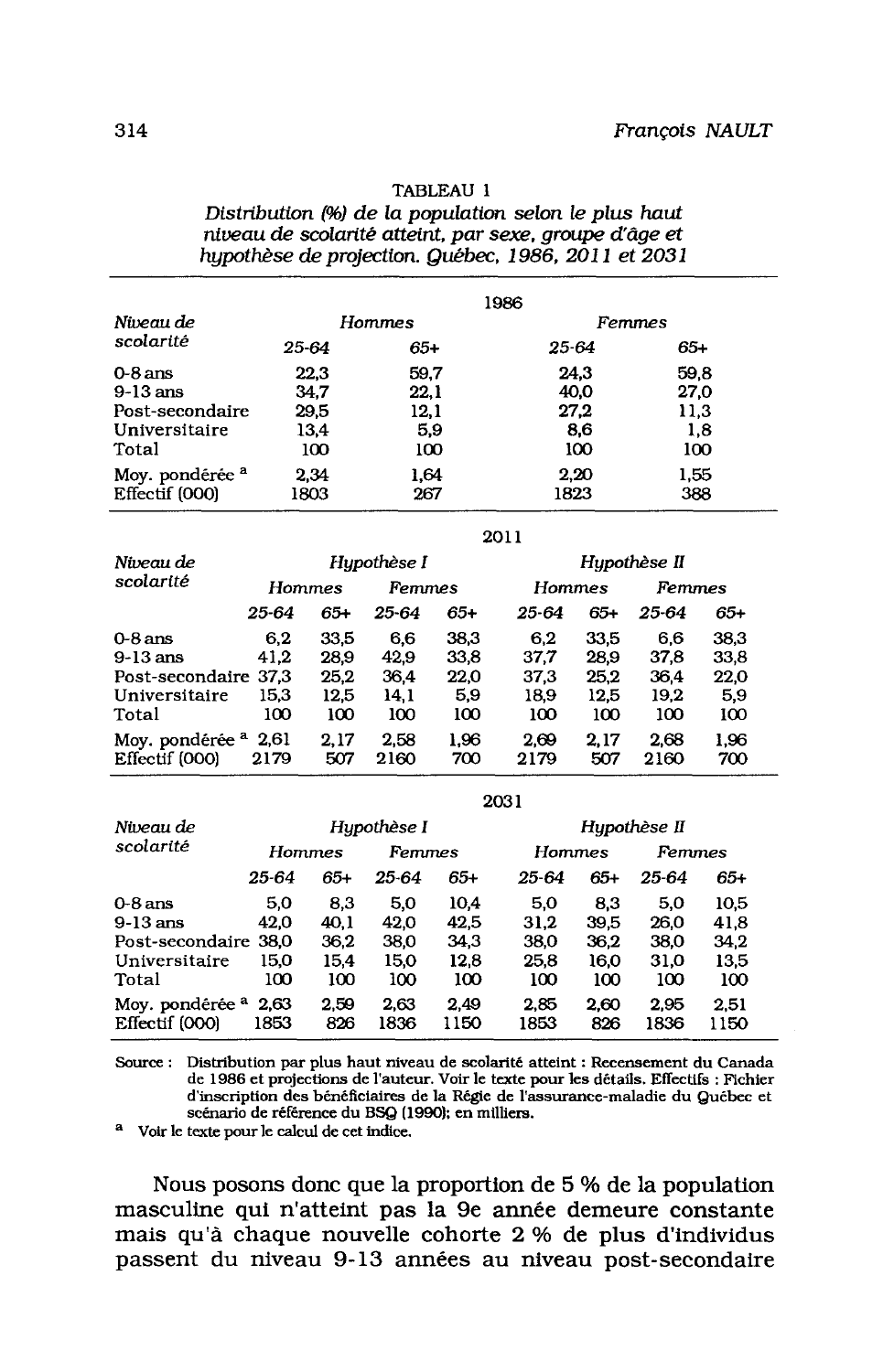partiel et que 2 % de plus passent du niveau post-secondaire partiel au diplôme universitaire. Ainsi, entre 1986 et 2031, la proportion d'hommes dont le plus haut niveau de scolarité atteint se situe entre la 9e et la 13e année diminue de près de moitié et la proportion d'universitaires double alors que la proportion d'individus au niveau intermédiaire demeure constante. Cette progression reflète en gros ce que l'on a observé entre 1976 et 1986 et ne suppose aucun plafonnement de la tendance.

Pour prendre en compte les progrès plus rapides de la scolarisation des filles, au lieu de faire progresser la distribution de 2 individus sur 100 par cohorte, nous l'avons fait progresser de 3 individus sur 100. Cela conduit en 2031 à la distribution suivante pour les femmes du groupe d'âge 25-29 ans : 5 % ont moins d'une 9e année, 15 % ont entre une 9e et une 13e année, 38% ont une scolarité de niveau postsecondaire partiel et 42 % ont un diplôme universitaire.

Tout cela n'est évidemment qu'estimatif mais nous sommes confiant de cerner les bons ordres de grandeur. Les résultats se trouvent dans la seconde partie du tableau 1.

Pour faciliter la comparaison, nous avons calculé une «moyenne pondérée de composition scolaire» en allouant, bien arbitrairement. 1 point au niveau 0-8 ans de scolarité. 2 points au niveau 9-13 ans, 3 points au niveau post-secondaire partiel et 4 points au diplôme universitaire. Ainsi, une population qui ne compterait que des universitaires aurait un score de 4 et une population ne comptant que des individus dont la scolarité est inférieure à la 9e année, un score de 1.

فطاعا

Le choix des hypothèses a peu d'influence sur la composition scolaire des 65 ans et plus en 2011 et même en 2031. Les investissements en éducation font leur chemin vers le sommet de la pyramide, de sorte que les progrès remarquables des dernières décennies sont reportés au troisième âge. En 2031, on retrouve comme distribution par plus haut niveau de scolarité atteint pour l'ensemble des 65 ans et plus à peu près ce que l'on retrouvait dans le groupe d'âge 25-29 ans au recensement de 1986. Entre 1986 et 2031, notre «moyenne pondérée de composition scolaire» passe de 1,64 à 2,60 pour les hommes et de 1.55 à 2,50 pour les femmes, ce qui est considérable pour un indice dont les valeurs extrêmes sont 1 et 4.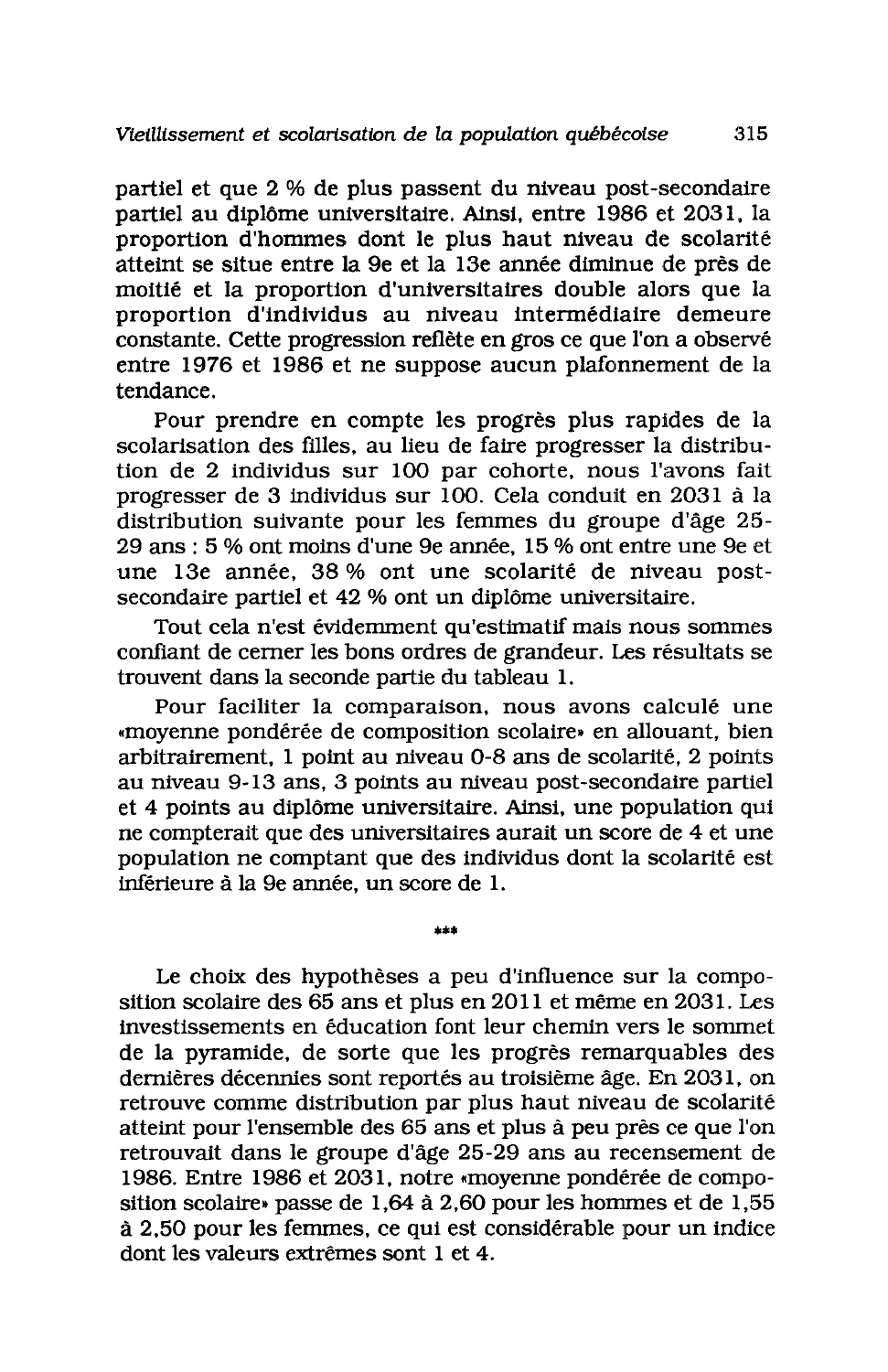Comme la population âgée de 25 à 64 ans se renouvelle lentement, les différences obtenues entre les deux hypothèses n'apparaissent clairement qu'au terme de la projection. Avec l'hypothèse faible, la distribution que nous avons attribuée par hypothèse au groupe d'âge 25-29 ans en 1986 s'est étendue à l'ensemble du groupe d'âge 25-64 ans en 2031. On trouve donc une parfaite égalité entre les sexes et on compte 5 % d'individus n'avant qu'une scolarité de niveau 0-8 ans et 15 % d'universitaires. La «moyenne pondérée» passe de 2,34 et 2,20 pour les hommes et les femmes respectivement à 2,63 pour les deux sexes. Les progrès obtenus avec l'hypothèse forte sont plus remarquables : en 2031, moins de 35 % des 25-64 ans n'auraient pas fait d'études post-secondaires alors que le quart des hommes et près du tiers des femmes détiendraient un diplôme universitaire. La «moyenne pondérée» atteint 2,85 pour les hommes, presque 3 pour les femmes de 25-64 ans en 2031.

La conjugaison des effectifs de population et des progrès de la scolarisation modifie singulièrement le rapport entre les deux groupes d'âge considérés. En multipliant l'effectif de population de chacun des groupes d'âge par sa «movenne pondérée de scolarisation» et en divisant le résultat obtenu pour les 65 ans et plus par le résultat obtenu pour les 25-64 ans. on obtient un rapport des effectifs des deux groupes d'âge pondéré pour la scolarisation. Ce rapport était de 1 : 8 en 1986 et il se situerait autour de  $1:2$  en 2031 selon nos projections. Plus spécifiquement, en 1986, on comptait 5 % d'universitaires de 65 ans et plus alors que nos projections nous en donnent, selon l'hypothèse considérée, entre 20 % et 33 % pour 2031. En effectifs bruts, le nombre d'universitaires de 65 ans et plus passe de 23 000 en 1986 à environ 292 000 en 2031, une multiplication par 13. C'est dire l'importance quantitative et qualitative que prendra le troisième âge. À n'en pas douter, il deviendra de plus en plus difficile de négliger les ressources qu'il représente.

## IMPLICATIONS DES CHANGEMENTS DE LA COMPOSITION SCOLAIRE POUR LE VIEILLISSEMENT DÉMOGRAPHIQUE

Les gouvernements ont déjà beaucoup de mal à maintenir les programmes sociaux avec la structure par âge actuelle, et son évolution projetée soulève à juste titre des inquiétudes pour les prochaines décennies. Mais la structure par âge n'est pas le seul facteur à considérer. Dans cette section, nous essaierons de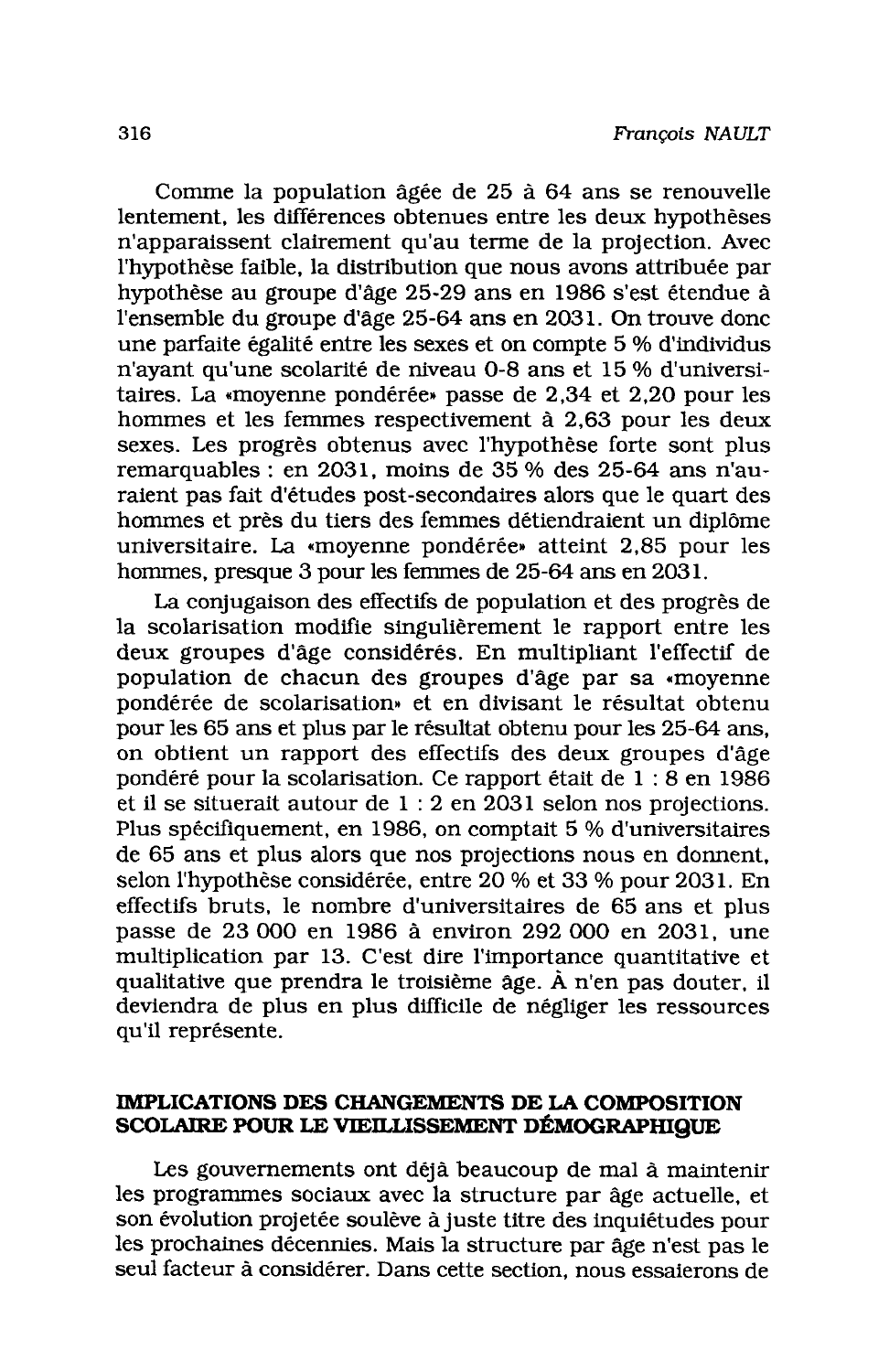montrer que la scolarisation est une donnée importante du problème et qu'il y a des voies par lesquelles les progrès de la scolarisation peuvent compenser la baisse de la fécondité et son corollaire, le vieillissement démographique.

#### Des inactifs moins dépendants

Pour expliquer le lien entre le niveau de scolarité et la fécondité, qui jusqu'à récemment a toujours été très fort, certains démographes invoquent l'idée que «l'instruction tend à développer une attitude plus rationnelle, plus planificatrice quant aux facteurs qui conditionnent la vie de chacun» (Henripin. 1968). Le lien que l'on observe entre le niveau de scolarité et la santé des individus et l'importance de plus en plus grande que l'on accorde à la planification de la retraite relèvent certainement en partie du même type de facteurs explicatifs.

Il y a deux façons d'assurer la retraite des personnes âgées : la redistribution et la capitalisation. Dans le premier cas ce sont les actifs qui subviennent aux besoins des personnes âgées, alors que dans le second ce sont les retraités qui, par leur épargne, assurent leur propre retraite. Si on se place du strict point de vue du soutien financier des retraités de demain. les tendances récentes de baisse de la fécondité et d'augmentation de l'épargne-retraite amorcent un mouvement qui nous fera passer d'un régime où domine la redistribution à un régime qui s'appuiera de plus en plus sur la capitalisation. À tort ou à raison, la population choisit d'assurer sa retraite en investissant non pas dans des enfants mais dans de l'épargne-retraite. Normalement, s'il y a quelque vérité dans ce raisonnement, on devrait s'attendre à ce que les personnes âgées de demain soient financièrement moins dépendantes de la population active que celles d'aujourd'hui. Il faut donc replacer l'augmentation du rapport de dépendance dans cette perspective.

D'un point de vue individuel, cette stratégie de baisse de la fécondité et d'accroissement de l'épargne-retraite est parfaitement rationnelle. Les femmes, en particulier, en bénéficient. L'éducation, la participation au marché du travail et le contrôle de la fécondité sont des facteurs liés qui leur permettent d'accroître leur autonomie financière comme adultes et retraitées. Socialement aussi, cette stratégie est favorisée : les syndicats négocient les fonds de pension bien avant les congés parentaux; les déductions fiscales sont proportionnellement plus importantes pour l'épargne-retraite que pour les enfants à charge et la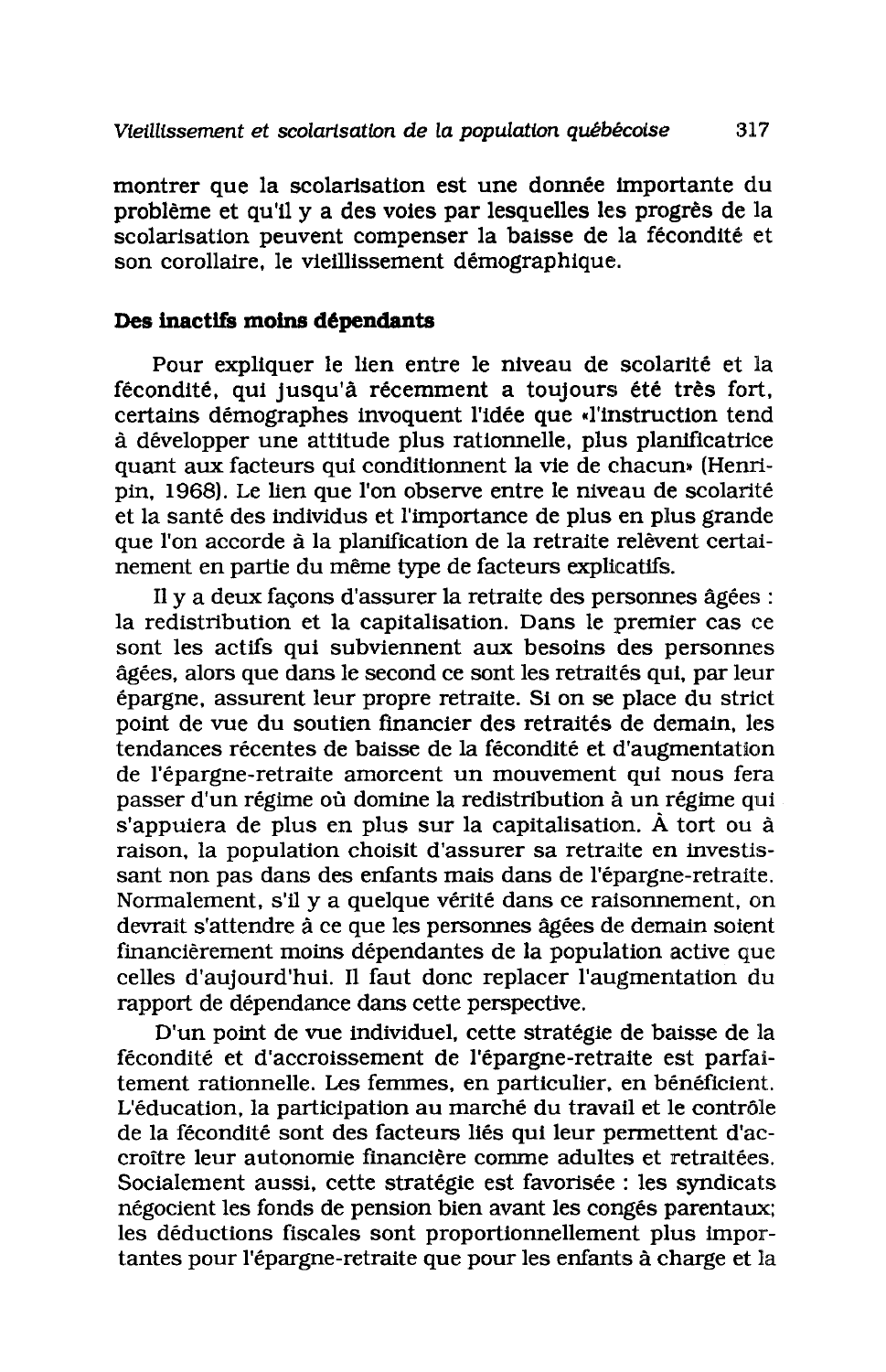publicité incite plus à investir dans un régime d'épargneretraite qu'à avoir un enfant. En conséquence, n'avant pas investi dans la fécondité, le retraité devra compter plus sur ses épargnes que sur l'État.

On peut aussi penser que les dépenses de santé seront proportionnellement moins élevées pour les personnes âgées de demain que pour celles d'aujourd'hui. L'enquête Santé-Québec (1988) montre assez clairement que les individus les plus scolarisés ont de meilleures habitudes de vie en termes de consommation d'alcool et de tabac, de régime alimentaire, d'exercice physique et de sommeil; ils ont également de meilleurs comportements préventifs sur la route, et les femmes les plus scolarisées pratiquent plus régulièrement les méthodes de dépistage précoce du cancer du sein. Il est donc clair que les individus les plus scolarisés sont généralement les mieux informés et les plus sensibilisés aux différents facteurs qui déterminent l'état de santé. Si l'enquête Santé-Québec n'a par ailleurs pas montré que leur état de santé était nettement meilleur, à terme, les différences de comportement observées devraient finir par les avantager. La relation santé-niveau de scolarité dépend également de la situation d'emploi. Les plus scolarisés occupent en moyenne des postes comportant moins de risques et moins dommageables pour la santé, ce qui renforce l'avantage que leur procurent leurs comportements.

Les rythmes d'augmentation de l'espérance de vie et de l'espérance de vie en bonne santé ne sont pas nécessairement les mêmes (Robine, 1986; Myers, 1988). Or c'est, en partie du moins, la différence entre ces deux espérances de vie qui détermine le coût des services de santé. Si la différence se creuse, les coûts augmentent: si elle se réduit, ils diminuent. Deux choses ont fait et feront encore reculer la mortalité aux âges avancés : une technologie médicale de plus en plus sophistiquée et de plus en plus coûteuse, qui reporte l'échéance de la mort (au prix souvent d'une vie de piètre qualité), et l'adoption de comportements sains et d'attitudes préventives, qui retardent à la fois la mort et la période de morbidité. Les progrès de la scolarisation jouent principalement dans le sens de cette deuxième variable et donc modéreraient l'augmentation de la demande de services médicaux.

L'espérance de vie en bonne santé n'est cependant pas le seul déterminant du coût des services de santé. Le comportement de consommation de soins et services de santé est très important. et il n'est pas facile de dire dans quelle direction la hausse du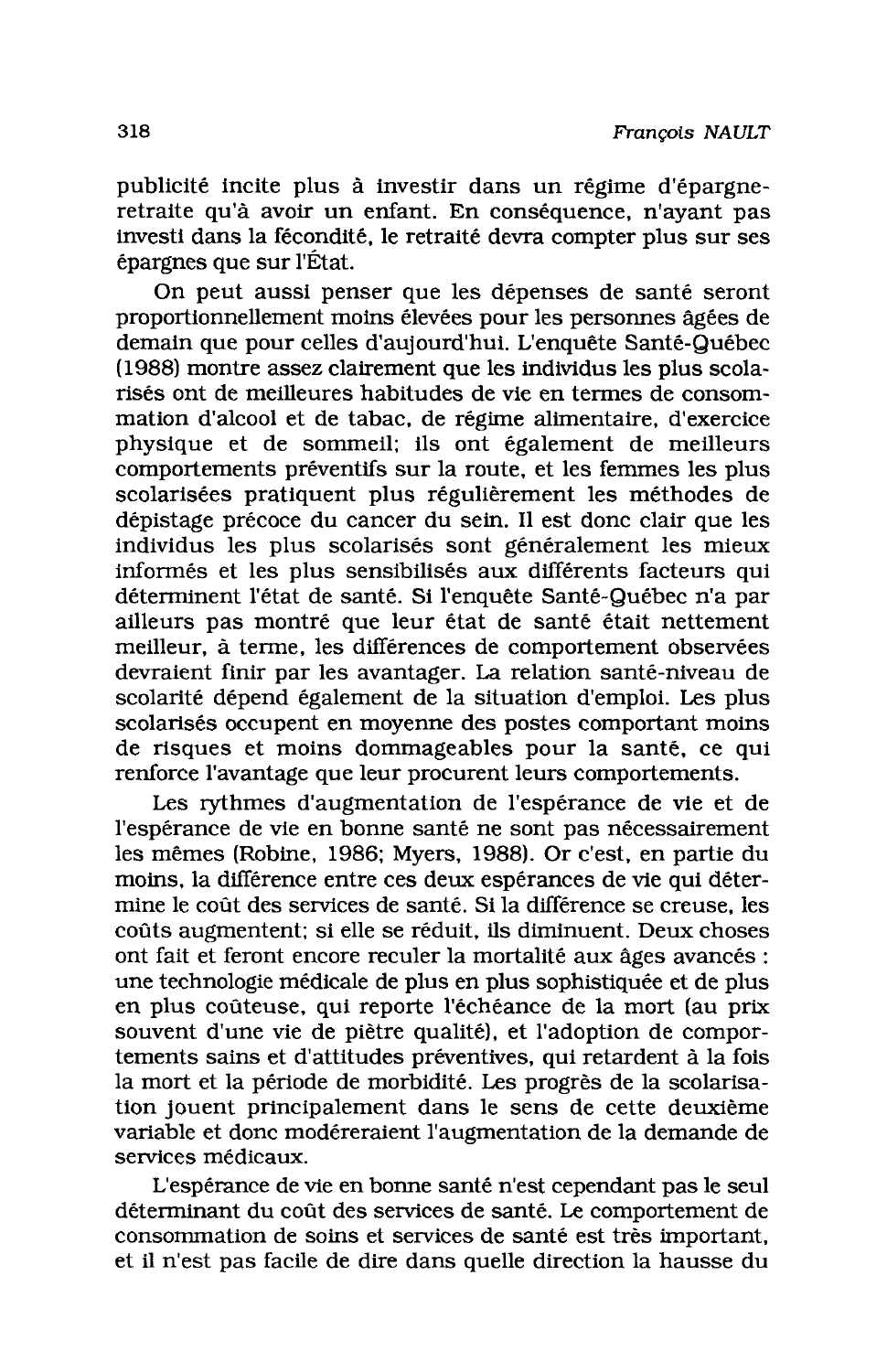niveau de scolarité va jouer à cet égard. Il est bien possible qu'une population plus instruite soit plus critique face aux soins qu'elle reçoit et en demande davantage (Desrosiers, 1987). À notre connaissance, une seule étude canadienne a véritablement introduit la variable niveau de scolarité dans l'estimation des coûts futurs des services de santé pour la population âgée (Simmons-Tropea et Osborne, 1986). Partant d'une évaluation de la consommation différentielle de services de santé selon le niveau de scolarité et d'une projection de la population âgée selon le niveau de scolarité pour l'année 2021, Simmons-Tropea et Osborne obtiennent une diminution de 17 % de la demande de services hospitaliers par rapport à une projection qui néglige ce facteur, mais n'obtiennent pas de différences significatives pour ce qui est des consultations médicales.

## La croissance économique

Même si la diminution de la dépendance des personnes âgées devrait compenser partiellement l'augmentation du rapport inactifs-actifs, la croissance économique est sans contredit le facteur le plus important. On fait le pari que celleci se poursuivra de façon soutenue malgré le vieillissement démographique et qu'ainsi l'augmentation de la production permettra de générer les revenus suffisants pour assurer un soutien adéquat aux personnes âgées de demain sans porter atteinte à la qualité de vie de la population active.

Suite à la baisse de la fécondité, la croissance économique ne peut plus être assurée par une croissance de la population active. Elle doit donc l'être par des gains de productivité. Ceuxci sont difficiles à prévoir mais, à notre avis, les investissements en éducation (dans le capital humain) joueront un rôle fondamental à cet égard. Le monde du travail se complexifie de plus en plus : la force physique et le nombre deviennent des facteurs de production de moins en moins importants comparativement à la matière grise. Ainsi, d'une certaine manière, encore une fois, les progrès de la scolarisation compensent la baisse de la fécondité.

Néanmoins les gains de productivité pourraient être ralentis par le vieillissement de la main-d'oeuvre. Plus un travailleur est âgé, moins il est mobile, et plus la main-d'oeuvre vieillit, plus il est difficile de la redistribuer de façon optimale. Il est cependant permis de penser que les individus plus scola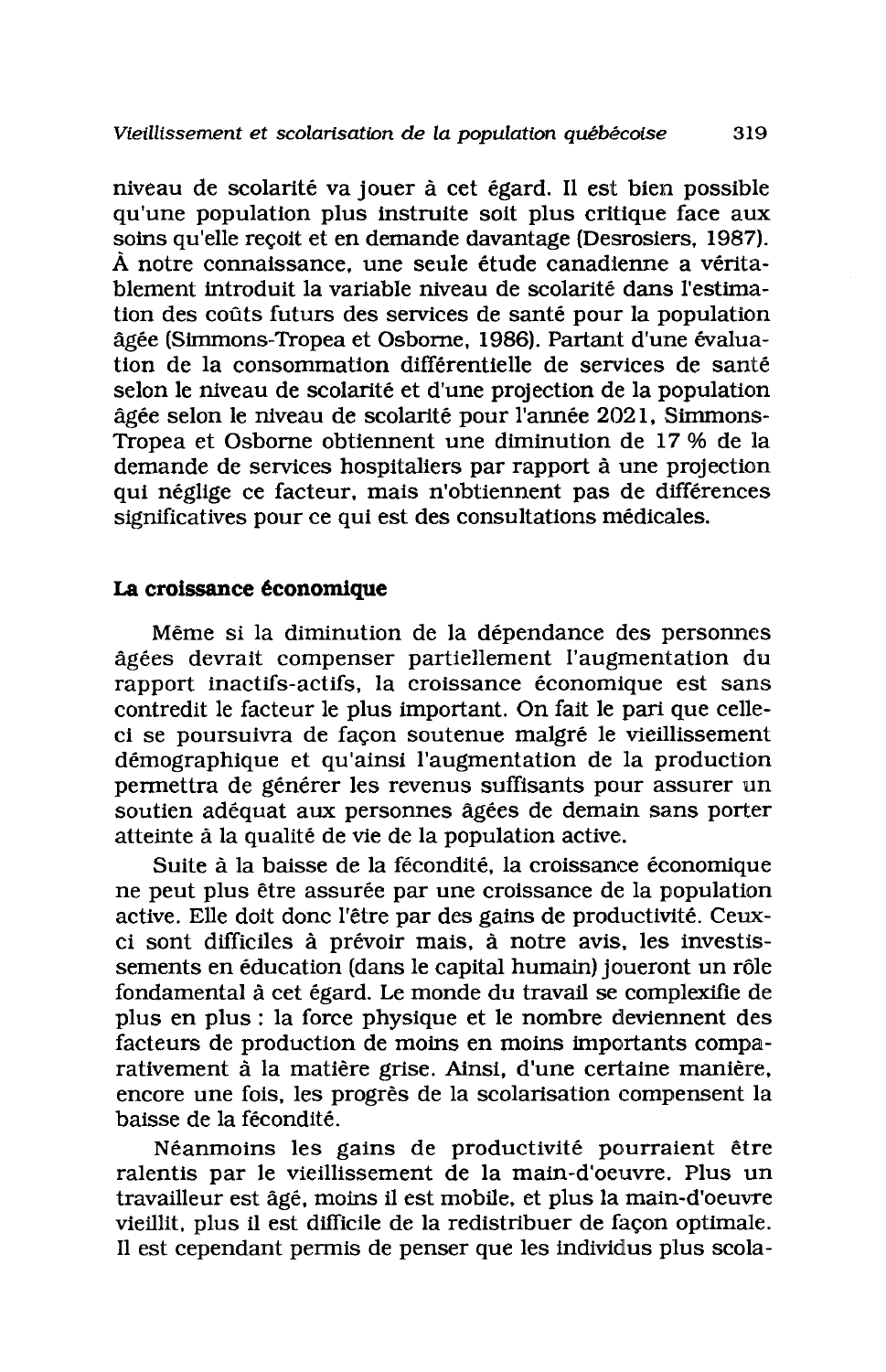risés peuvent plus facilement être «recyclés» et se prêter avec succès à des programmes de formation continue.

Il est certain que les gains de productivité pourraient ne pas être aussi rapides que prévu. Il est difficile d'imaginer, dans le contexte actuel, où - à cause du chômage en particulier - on a l'impression qu'il y a un gaspillage terrible de ressources humaines, que la croissance économique puisse être un jour menacée par une pénurie de main-d'oeuvre. Mais cela pourrait se produire, surtout à partir de 2011. La participation accrue des femmes au marché du travail est une solution à ce problème mais, au rythme où cette participation progresse, la «réserve de main-d'oeuvre» que constituent encore les femmes inactives pourrait bien être épuisée avant 2011 (Gauthier, 1986).

Nos projections montrent le potentiel que représente le troisième âge de demain. Plus instruites, mieux nanties et en meilleure santé, les personnes âgées prennent déjà une part de plus en plus active à la société, mais le rôle de ce nouveau troisième âge n'est pas encore parfaitement défini. Si les gains de productivité se révélaient moins importants que prévu et ne permettaient pas d'assurer leur qualité de vie et si les journaux se remplissaient d'offres d'emploi ne trouvant pas preneurs, les retraités pourraient bien être tentés de réintégrer le marché du travail. Ils seraient alors en mesure de négocier des conditions qui leur conviennent.

Nous croyons donc que le Québec a les ressources humaines nécessaires pour assurer sa croissance économique. Les progrès de la scolarisation sont un facteur sous-jacent à la diminution de la dépendance des personnes âgées et à la croissance économique. À leur tour, ces facteurs permettront de faire face au vieillissement démographique.

## **CONCLUSION**

En 1986, la population du Québec comptait 10 % de personnes âgées et 10 % d'universitaires. En 2031, elle pourrait compter 27 % de personnes âgées et de 15 % à 24 % d'universitaires. Dans ce texte, nous avons suggéré des voies par lesquelles les gains de scolarisation pourraient alléger les problèmes liés au vieillissement démographique. Il y a certainement des limites aux types de compensation que nous avons évoqués mais peut-être également des avantages que nous n'avons pas vus. L'éducation est une variable fondamentale qui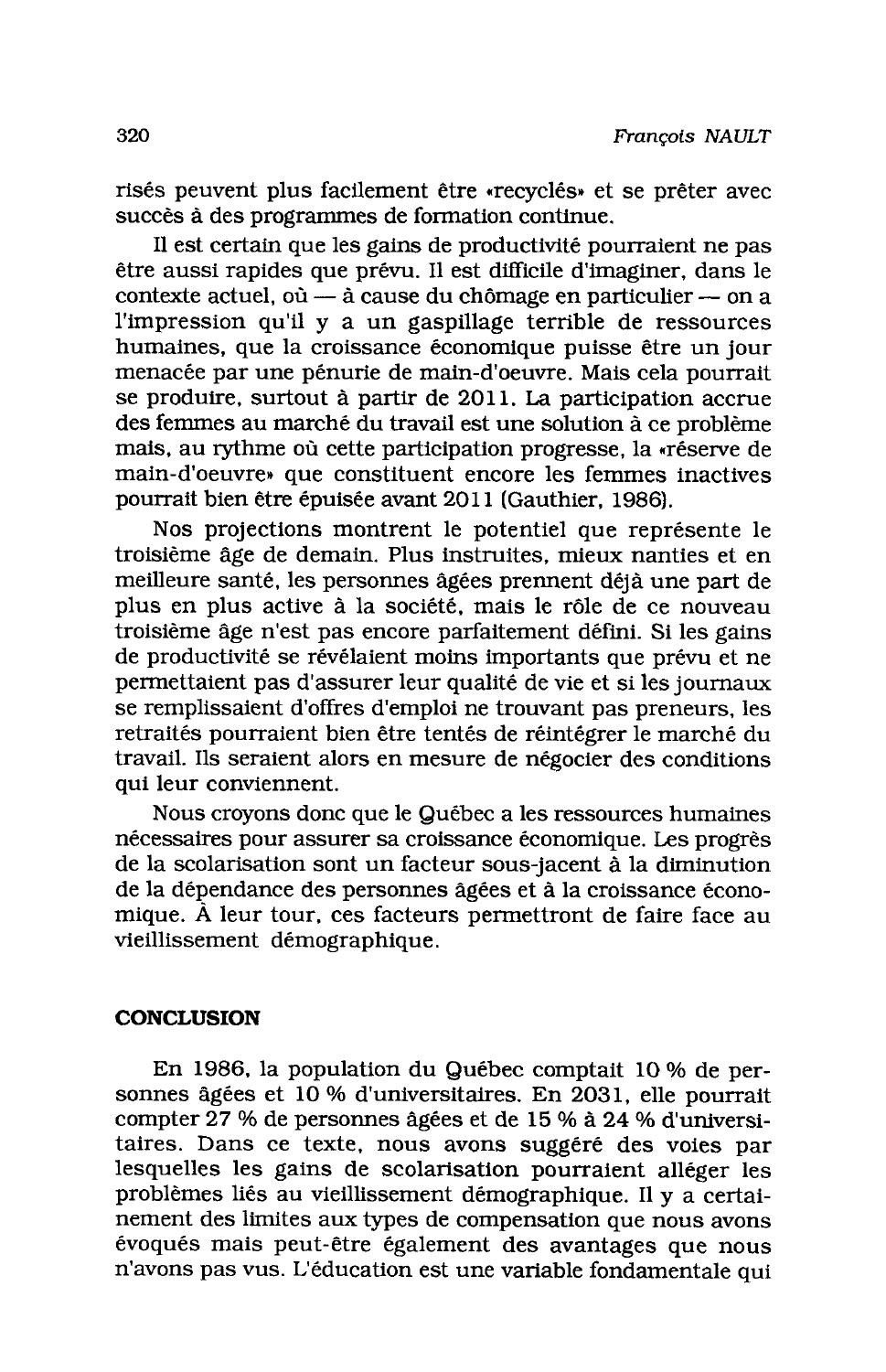Vieillissement et scolarisation de la population québécoise

a des conséquences complexes et multiples pour l'individu et toute la société.

Malgré ses rigidités, la société québécoise devrait pouvoir s'adapter à sa nouvelle structure de population et arriver à un nouvel équilibre démo-économique. Pour le prévoir correctement. il faut éviter de regarder l'avenir de facon statique et de ne faire varier que la structure par âge en raisonnant comme si les autres facteurs ne changeaient pas.

Dans ses positions pronatalistes. Sauvy associait le vieillissement démographique à la sclérose sociale et au conservatisme. À défaut d'une remontée significative de la fécondité, qui redonnerait une nouvelle jeunesse aux populations occidentales, l'instruction est peut-être l'un des antidotes susceptibles de nous soulager des maux dont Sauvy voyait planer la menace.

## RÉFÉRENCES BIBLIOGRAPHIQUES

- ALLIE, Robert, 1982. «L'évolution de la scolarisation au Québec, 1951-1976», Cahiers québécois de démographie, 11, 3, 295-321.
- Bureau de la statistique du Québec, 1990. Perspectives démographiques du Québec et de ses régions 1986-2046. Québec, Les Publications du Québec, 397 p.
- Conseil consultatif national sur le troisième âge, 1989. 1989 et après. Les défis d'une société canadienne vieillissante. Ministère des Approvisionnements et Services (Canada), no de cat. H71-3/10-1989, 19 p.
- DENTON, F., et B. SPENCER, 1983. «Population Aging and Future Health Costs in Canada», Canadian Public Policy, IX, 2, 155-163.
- DESROSIERS, Hélène, 1987. Impact du vieillissement sur les coûts du système de santé et des services sociaux : les véritables enjeux. Rapport de la Commission Rochon, synthèse critique no 31. Québec, Les Publications du Québec, 100 p.
- DIONNE, Louis, 1988. La scolarisation de la population québécoise d'après le recensement de 1986. Québec, Ministère de l'Éducation du Québec, 12 p.
- FELLEGI, Ivan P., 1988. «Pouvons-nous assumer le vieillissement de la société ?», L'observateur économique canadien, p. 4.1-4.34.
- INTERNATIONAL MONETARY FUND, 1986. Aging and Social Expenditures in the Major Industrial Countries, 1980-2025. Par P. S. HELLER, R. HEMMING et P. W. KOHNERT. Washington, D. C., Occasional Paper No. 47.
- FUCHS, V. R., 1984. Though Much Is Taken: Reflections on Aging, Health and Medical Care», Milbank Memorial Fund Quarterly,  $62, 2, 7$ 143-165.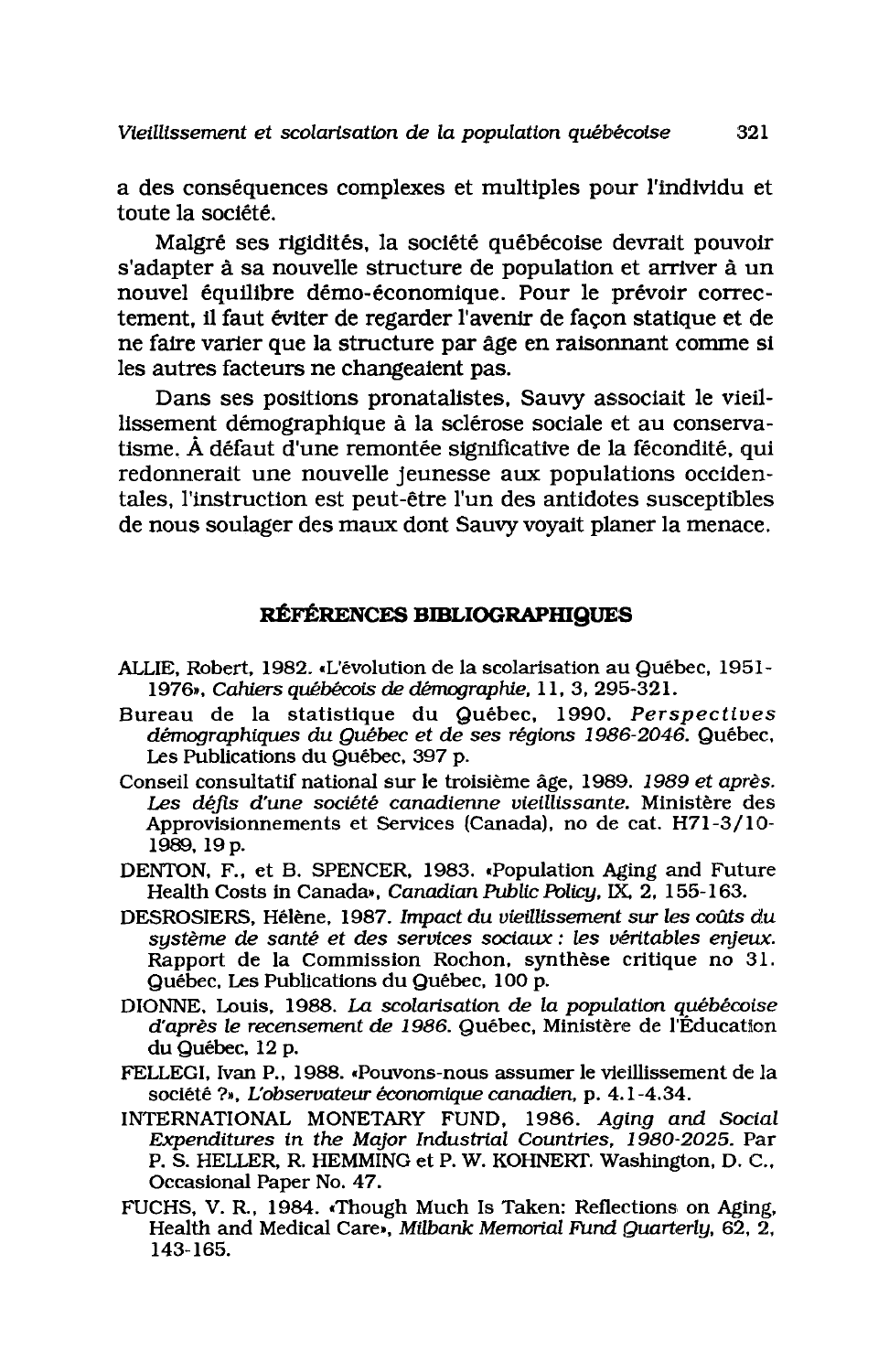- GAUTHIER. Hervé. 1986. «Trois scénarios de décroissance de la population québécoise : caractéristiques et incidences sur la population active». Cahiers québécois de démographie, 15, 2, 181-212.
- GAUTHIER, Hervé, 1988. «Vieillissement et dépenses de l'État». L'Action nationale, LXXVIII, 5, 282-300.
- HENRIPIN, Jacques, 1968. Tendances et facteurs de la fécondité au Canada. Monographie sur le recensement de 1961. Ottawa, Bureau fédéral de la statistique, 425 p.
- LUX. André, 1983. «Un Québec qui vieillit. Perspectives pour le XXIème siècle», Recherches sociographiques, XXIV, 3, 325-378.
- McDANIEL, S. A., 1987. Demographic Aging as a Guiding Paradigm in Canada's Welfare State», Canadian Public Policy, XIII, 3, 330-336.
- MARCIL-GRATTON, Nicole, et Jacques LÉGARÉ, 1987. «Vieillesse d'aujourd'hui et de demain. Un même âge, une autre réalité ?». Futuribles. 110. 3-21.
- MATHEWS, Georges, 1988. Le vieillissement démographique et son impact sur la situation des personnes âgées et les services qui leur sont offerts. Rapport final de recherche remis au Conseil québécois de la recherche sociale, 136 p.
- MEQ (Ministère de l'Éducation du Québec), 1989. Indicateurs sur la situation de l'enseignement primaire et secondaire. Gouvernement du Québec, 60 p.
- MYERS, G. C. 1988. «Chronic Non-Life-Threatening Health Ailments-An Overlooked Dimension». In BUI Dang Ha Doan, éd. The Future of Health and Health Care Systems in the Industrialized Societies. New York, Praeger, p. 67-80.
- ROBINE, Jean-Marie, 1986, L'espérance de vie sans incapacité. Rapport scientifique. Québec, Conseil des affaires sociales et de la famille, 5 p.
- SIMMONS-TROPEA, Daryl, et R. W. OSBORNE, 1986. The Educational Composition of Canada's Future Elderly. Toronto, University of Toronto, Programme in Gerontology, Research Paper No. 6, 35 p.
- STATISTIQUE CANADA, 1981. La santé des Canadiens. Rapport de l'enguête Santé-Canada.
- STATISTIQUE CANADA, 1989a. Scolarité et principal domaine d'étude. Recensement de 1986, série «Le pays», no 93-110 au catalogue, 367 p.
- STATISTIQUE CANADA, 1989b. Niveau de scolarité des Canadiens. No 98-134 au catalogue, 52 p.
- WOODS GORDON, 1984. Investigation of the Impact of Demographic Change on the Health Care System in Canada. Final Report Prepared for the Task Force on the Allocation of Health Care Resources. Toronto.